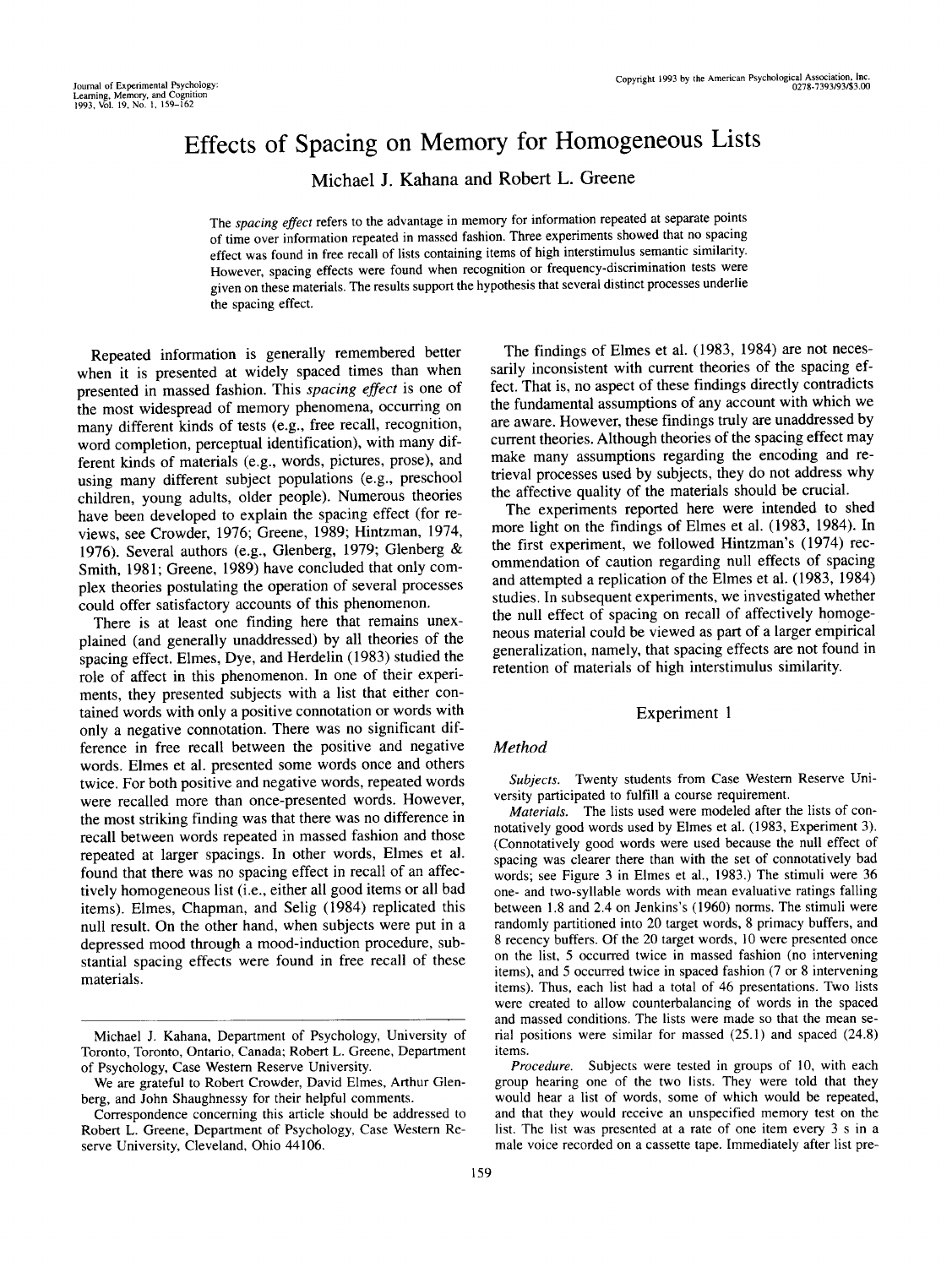sentation, subjects were instructed to write down as many words as they could remember without taking wild guesses. There was no time limit on recall.

## *Results*

Subjects recalled .54 of the spaced words, .60 of the massed words, and .19 of the once-presented words. The difference between number of spaced words and number of massed words recalled was not significant (F *<* 1.0). This replicates the findings of Elmes et al. (1983, 1984). For completeness, it should be noted that fewer once-presented words were recalled than twice-presented words,  $\dot{F}(1, 19) =$ 122.14,  $MS_e = 1.15$ .

# Experiment 2

Elmes et al. (1983, 1984) attributed their finding of null spacing effects to their use of connotatively homogeneous words. We wondered whether a broader empirical generalization was possible. Is it possible that spacing effects are not found in free recall when the list items are highly similar to each other or share a single prominent semantic feature? We tested this possibility in Experiment 2 by using lists composed of words from a single semantic category (i.e., four-legged animals).

# *Method*

*Subjects.* Forty-eight students from Case Western Reserve University and Cleveland State University participated to fulfill course requirements.<br>*Materials*. The

The 36 most commonly named one- and twosyllable exemplars of the category "a four-footed animal" in Battig and Montague's (1969) norms were used as stimuli. They were inserted into the same list structures as were used in Experiment 1 (8 primacy buffers, 10 once-presented items, 5 massed items, 5 spaced items, and 8 recency buffers). As in Experiment 1, two lists were created to allow counterbalancing of massed and spaced items. Equal numbers of subjects heard each list.

*Procedure.* Subjects were again tested in groups, with each group receiving one list. The details of instructions, list presentation, and recall were identical to those of Experiment 1.

# *Results*

The subjects recalled .59 of the spaced words, .60 of the massed words, and .47 of the once-presented words. The difference between spaced and massed words was not significant  $(F < 1.0)$ . The difference between recall of oncepresented and twice-presented words was again significant,  $F(1, 47) = 20.08$ ,  $MS_e = 1.93$ . The major finding, the lack of a spacing effect, was the same in the first two experiments. This suggests that the Elmes et al. (1983, 1984) finding of no spacing effects in recall of connotatively similar words might have resulted from a broader empirical pattern, namely, that spacing effects are not found in recall of a list of items that are highly similar to each other.

# Experiment 3

To determine the generality of the results of Experiment 2, we performed a replication using names of occupations as list items.

# *Method*

*Subjects.* Twenty-four students from Cleveland State University participated to fulfill a course requirement.

*Materials and procedure.* The 36 most frequently given exemplars of the category "occupation" from the Battig and Montague (1969) norms were used as stimuli and were placed in the same list structures used in the first two experiments. The procedure was in other respects identical to that used in the first two experiments.

## *Results*

The subjects recalled .60 of the spaced words, .57 of the massed words, and .39 of the once-presented words. As in the previous experiments, there was a significant difference between the number of once-presented words and twicepresented words recalled,  $F(1, 23) = 31.62$ ,  $MS_e = 1.46$ , but the difference between spaced words and massed words was not significant  $(F < 1.0)$ . When we combined all of the data from Experiments 1-3, we found that .58 of the spaced words and .59 of the massed words were recalled; clearly, spacing had no effect here. Curiously, although the level of recall of repeated words was similar in the three experiments, recall of once-presented words was much higher in Experiments 2 and 3 than in Experiment 1. Insofar as both the stimuli used and (to some extent) the nature of the subject populations differed across the experiments, this finding should be interpreted with caution.

Because the results of Experiments 1-3 required acceptance of the null hypothesis, we considered whether some peculiarity of the list structures used was responsible for the failure to find spacing effects. To rule out this possibility, we tested 32 additional subjects. They received a list composed of unrelated two-syllable nouns selected from the Toronto Word Pool. The list structure and the details of presentation were identical to those used in Experiments 1-3. When free recall was tested, subjects recalled .42 of the massed words, .56 of the spaced words, and .22 of the once-presented words. Both the advantage of twice-presented words over once-presented words,  $F(1, 31) = 110.46$ ,  $MS_e = 1.12$ , and the advantage of spaced words over massed words,  $F(1, 31)$  $= 4.69$ ,  $MS_e = 1.47$ , were significant. Thus, when nonhomogeneous words were used in these list structures, significant spacing effects were found. It should also be noted that the magnitude of the spacing effect with these materials made it unlikely that a lack of power was responsible for the null effects obtained in Experiments 1-3. Assume that the effect found with nonhomogeneous materials can be taken as an estimate of the magnitude of the spacing effect that could be expected on homogeneous materials if the null hypothesis is false. One then finds that each of the first three experiments had a power greater than .90 of rejecting the null hypothesis.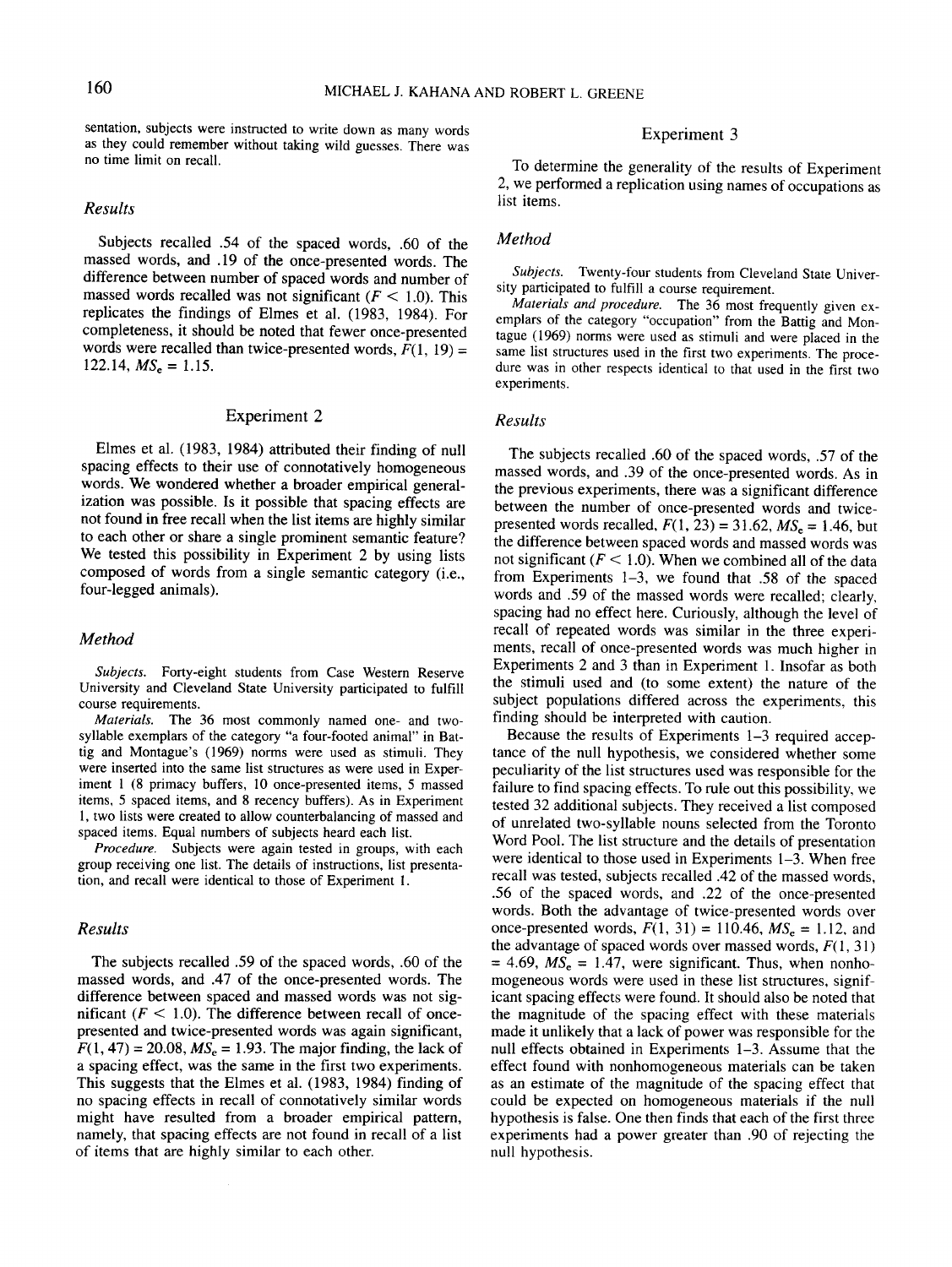# Experiment 4

Several authors (e.g., Glenberg & Smith, 1981; Greene, 1989, 1990; Hintzman, 1974) have argued that the spacing effect in free recall may reflect different processes from those operating in different memory tests. Thus, even though spacing effects appear to be absent in free recall of these materials, it may nevertheless be found when a different test is given. In Experiment 4 we examined this possibility by testing recognition of the positive-connotation items used in Experiment 1.

# *Method*

*Subjects.* Twenty-eight students from Case Western Reserve University participated to fulfill a course requirement.

*Materials and procedure.* The 36 positive-connotation words employed in Experiment 1 were used as list items. An additional 20 words with mean evaluative ratings between 1.8 and 2.4 in the Jenkins (1960) norms were used as distractors on the recognition test. List presentation followed the procedure of Experiment 1. Subjects were then given a yes-no recognition test. Subjects were handed a sheet on which each of the spaced, massed, and oncepresented items were randomly intermixed with 20 distractor words. Subjects were asked to circle the words that had been presented.

## *Results*

Subjects correctly recognized .89 of the spaced words, .79 of the massed words, and .62 of the once-presented words. The false-alarm rate was .03. There was a significant difference between the number of massed items and spaced items recognized,  $F(1, 43) = 6.04$ ,  $MS_e = 0.50$ , as well as between the number of once-presented items and twicepresented items recognized,  $F(1, 43) = 58.66$ ,  $MS_e = 1.21$ . Thus, unlike the free-recall test used in Experiment 1, a recognition test on the list of positive-connotation words revealed a spacing effect. We tested the generality of this finding in Experiment 5 by using a list of animal names.

# Experiment 5

## *Method*

*Subjects.* Forty-four students from psychology classes at Case Western Reserve University participated to fulfill a course requirement.

*Materials and procedure.* The animal names used in Experiment 2 were employed here, along with an additional 20 animal names from the Battig and Montague (1969) norms that served as distractors in the recognition test. The procedure otherwise followed that used in Experiment 4.

## *Results*

The subjects recognized .94 of the spaced words, .87 of the massed words, and .74 of the once-presented words. The false-alarm rate was .04. There was a significant difference both between the number of spaced words and massed

words recognized,  $F(1, 43) = 5.69$ ,  $MS_e = 0.29$ , and between the number of once-presented and twice-presented words recognized,  $F(1, 43) = 40.15$ ,  $MS_e = 1.47$ .

## Experiment 6

Greene (1989, 1990) argued that spacing effects in free recall reflect different processes from those that underlie spacing effects on tests using experimenter-supplied cues (e.g., recognition, frequency judgment, cued recall, word completion). On the basis of Experiment 5, this argument would suggest that spacing effects should be found on cued memory tests other than recognition. We tested this prediction in Experiment 6 by using a frequency-discrimination task.

# *Method*

*Subjects.* Twenty students from Case Western Reserve University participated to fulfill a course requirement.

*Materials and procedure.* The animal name stimuli employed in Experiments 2 and 4 were used here. The method of list presentation was identical to that used in the earlier experiments. After the list was played, subjects were handed a piece of paper, on which each of the twice-presented words was paired with one of the once-presented words. Subjects were told to circle the word in each pair that had been presented twice. The test sheet was the same for all subjects. Because massed and spaced words were counterbalanced across subjects, all once-presented words were paired equally often with massed and spaced words.

## *Results*

Subjects correctly chose the repeated word in .82 of the pairs containing a spaced word and .67 of the pairs containing a massed word. This difference was significant, *F(l,* 19)  $= 7.18, MS_e = 0.78.$ 

# General Discussion

There are two general themes underlying the results reported here. The first is that the null spacing effect in free recall of affectively homogeneous lists (Elmes et al., 1983) is replicable and is part of a more general pattern. Spacing effects appear to be absent in free recall of lists containing homogeneous items (where homogeneity was defined in terms of emotional connotation in Experiment 1 and category membership in Experiments 2 and 3). This suggests that the explanation for the Elmes et al. findings should not deal with affect per se but with the similarities among the list items. The second general theme is the dissociation between spacing effects in free recall and spacing effects on cued memory tests. This is demonstrated by the finding that these homogeneous lists led to significant spacing effects in recognition and frequency discrimination but not in free recall. Other variables that may dissociate spacing effects in free recall from those in cued memory tests include retention interval (Shaughnessy, 1977), stimulus generation (Glenberg & Smith, 1981), and intentionality of learning